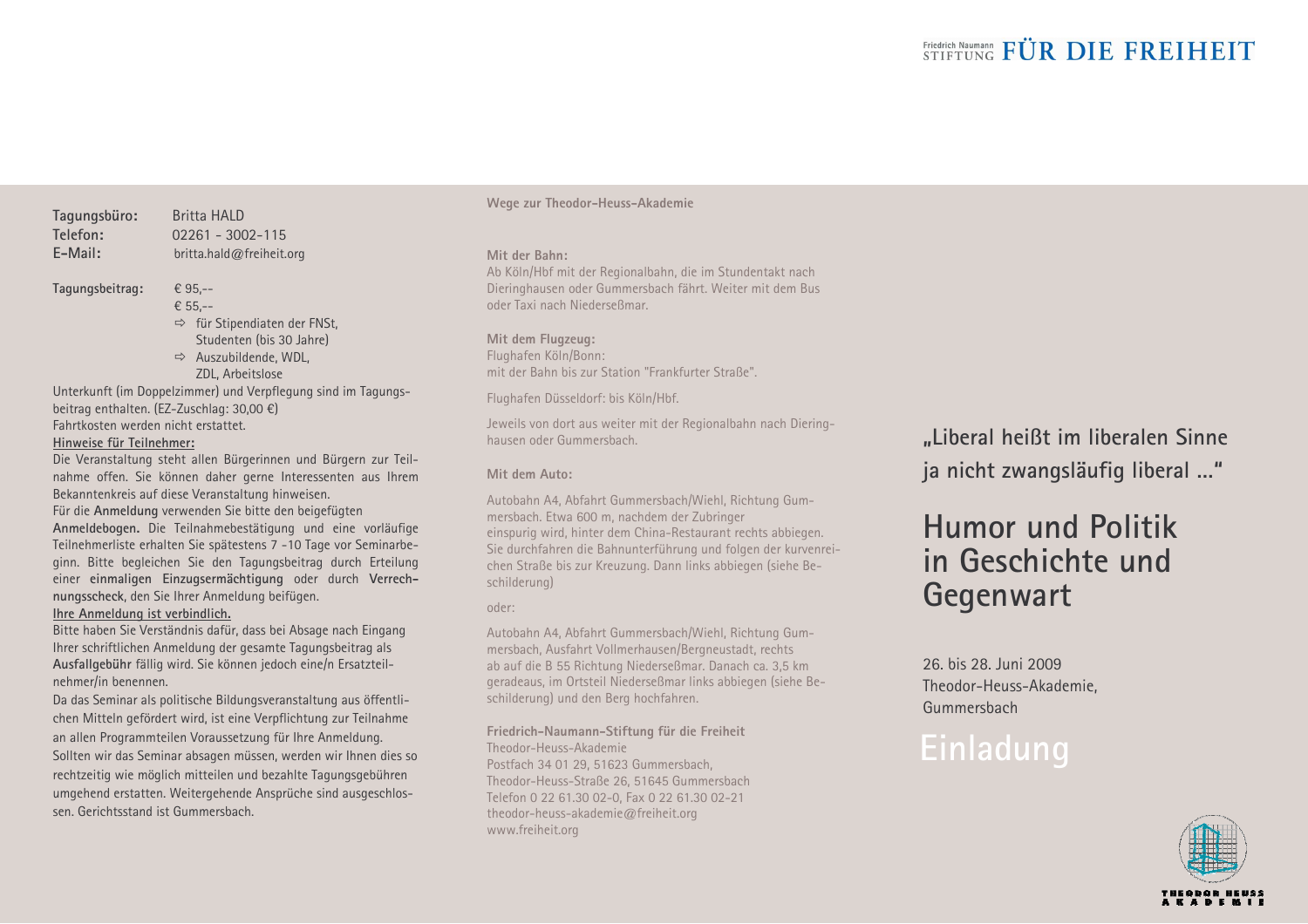"Der beste Platz für einen Politiker ist das Wahlplakat. Dort ist er tragbar, geräuschlos und leicht zu entfernen." Ganz abgesehen von der zwingenden Logik, die diesem Loriot-Zitat zugrunde liegt, ist die eigentliche Triebfeder dieser Äußerung zweifellos der Humor. Und eins ist sicher: Wenn Politik so alt ist wie die

Geschichte menschlicher Gemeinschaften, so ist es der Humor auch. Ebenso alt dürfte die Tradition sein, sich humorvoll mit Politik auseinanderzusetzen. Angefangen bei Spottversen im antiken Griechenland über Papstkarikaturen im Mittelalter bis hin zum politischen Kabarett des 20. und 21. Jahrhunderts - Humor und Politik ziehen sich als unzertrennliches Paar durch die Geschichte. Aufgeteilt in einen praktischen und einen theoretischen Teil setzt sich das Seminar mit Humor und Politik sowohl historisch als auch aktuell auseinander.

(In Zusammenarbeit mit dem Stipendiaten-Arbeitskreis "Kultur")

#### **PROGRAMM**

| Freitag, 26. Juni 2009<br>bis |                                                                                                                                | 14.30 Uhr | "Kein schoner Ding ist auf der Welt, als<br>seine Feinde zu beißen" - Literarische<br>Satire und politische Repression im        |                 | politischen Humors her<br><b>NN</b>                                |
|-------------------------------|--------------------------------------------------------------------------------------------------------------------------------|-----------|----------------------------------------------------------------------------------------------------------------------------------|-----------------|--------------------------------------------------------------------|
| 18.00 Uhr                     | Anreise<br>anschl. Abendessen                                                                                                  |           | Vormärz.<br>Dr. Bernhard WALCHER,                                                                                                | 12.30 Uhr       | Mittagessen                                                        |
|                               |                                                                                                                                |           | Literaturwissenschaftler, Uni Heidelberg                                                                                         | anschl.         | Seminarauswertung / E                                              |
| 19.00 Uhr                     | Begrüßung / Vorstellung der<br>Teilnehmer                                                                                      | 16.00 Uhr | Kaffeepause                                                                                                                      |                 |                                                                    |
|                               | Dr. Bernhard WALCHER (Altstipendiat)<br>und Eric SOBOLEWSKI,<br>Stipendiat der Friedrich-Naumann-<br>Stiftung für die Freiheit | 16.30 Uhr | Globale Wirtschafts- und Humorkrise -<br>Interdependenzen und Interferenzen<br>zweier gegenwärtiger Phänomene<br>Eric SOBOLEWSKI | Tagungsort:     | Theodor-Heuss-Akadem<br>Theodor-Heuss-Str. 26<br>51645 Gummersbach |
|                               | Klaus FUBMANN,<br>Theodor-Heuss-Akademie                                                                                       | 18.30 Uhr | Abendessen                                                                                                                       | Seminarleitung: | Dr. Bernhard WALCHER<br>(Altstipendiat)<br>und Eric SOBOLEWSKI,    |
| 19.30 Uhr                     | Der Politiker und der unfreiwillige<br>Humor - Eine Chronologie<br>Dr. Bernhard WALCHER und                                    | 20.00 Uhr | Loriot-Programm<br>Doris und Hans ADLER<br>(Die Darsteller sind von Loriot persönlich                                            |                 | Stipendiat der Friedrich<br>Stiftung für die Freiheit              |
|                               | Eric SOBOLEWSKI                                                                                                                |           | zur Aufführung seiner Sketche befugt)                                                                                            |                 | Studienleitung: Klaus FÜßMANN,                                     |

| <u>Samstag, 27. Juni 2009</u> |                                                                                                                                                                                                                         |  |  |  |
|-------------------------------|-------------------------------------------------------------------------------------------------------------------------------------------------------------------------------------------------------------------------|--|--|--|
| ab<br>08.00 Uhr               | Frühstücksbuffet                                                                                                                                                                                                        |  |  |  |
| 09.00 Uhr                     | Wenn der Künstler beim Anblick des<br>Politikers den Pinsel zückt - Ein Streif-<br>zug durch die Geschichte der politischen<br>Karikatur<br>Dr. Kirsten FITZKE, Freie Kunsthistorikerin<br>und Journalistin, Heidelberg |  |  |  |
| 10.30 Uhr                     | Kaffeepause                                                                                                                                                                                                             |  |  |  |
| 11.00 Uhr                     | Humor in der Musik – Zwischen musi-<br>kalischem Scherz und politischer Satire<br>Prof. Dr. Andreas JACOB,<br>Musikwissenschaftler,<br>Folkwang-Hochschule Essen                                                        |  |  |  |
| 12.30 Uhr                     | Mittagessen                                                                                                                                                                                                             |  |  |  |
| 14.30 Uhr                     | "Kein schöner Ding ist auf der Welt, als<br>seine Feinde zu beißen" - Literarische<br>Satire und politische Repression im<br>Vormärz.<br>Dr. Bernhard WALCHER,<br>Literaturwissenschaftler, Uni Heidelberg              |  |  |  |
| 16.00 Uhr                     | Kaffeepause                                                                                                                                                                                                             |  |  |  |
| 16.30 Uhr                     | Globale Wirtschafts- und Humorkrise -<br>Interdependenzen und Interferenzen<br>zweier gegenwärtiger Phänomene<br>Eric SOBOLEWSKI                                                                                        |  |  |  |
| 18.30 Uhr                     | Abendessen                                                                                                                                                                                                              |  |  |  |
| 20.00 Uhr                     | Loriot-Programm<br>Doris und Hans ADI FR<br>(Die Darsteller sind von Loriot persönlich                                                                                                                                  |  |  |  |

|                              | 21.00 Uhr       | Lieder von Georg Kreisler und Teile<br>von Camille Saint-Saëns<br>"Karneval der Tiere"<br>Gero BRANDES,<br>Stipendiat der FNF |  |  |  |
|------------------------------|-----------------|-------------------------------------------------------------------------------------------------------------------------------|--|--|--|
| Sonntag, 28. Juni 2009<br>ab |                 |                                                                                                                               |  |  |  |
|                              | 08.00 Uhr       | Frühstücksbuffet                                                                                                              |  |  |  |
|                              | 09.00 Uhr       | "Positiv dagegen"<br>(Bundes-) Deutsches Kabarett<br>nach 1945<br>Tilman LUCKE,<br>Kabarettist, Berlin<br>www.tilmannlucke.de |  |  |  |
|                              | 10.30 Uhr       | Kaffeepause                                                                                                                   |  |  |  |
|                              | 11.00 Uhr       | Freiheitsgewinn gleich Humorverlust?<br>Wie hoch ist die Qualität des<br>politischen Humors heute?<br><b>NN</b>               |  |  |  |
|                              | 12.30 Uhr       | Mittagessen                                                                                                                   |  |  |  |
|                              | anschl.         | Seminarauswertung / Ende des Seminars                                                                                         |  |  |  |
|                              |                 |                                                                                                                               |  |  |  |
|                              | Tagungsort:     | Theodor-Heuss-Akademie<br>Theodor-Heuss-Str. 26<br>51645 Gummersbach                                                          |  |  |  |
|                              | Seminarleitung: | Dr. Bernhard WALCHER<br>(Altstipendiat)<br>und Eric SOBOLEWSKI,<br>Stipendiat der Friedrich-Naumann-                          |  |  |  |

Theodor-Heuss-Akademie